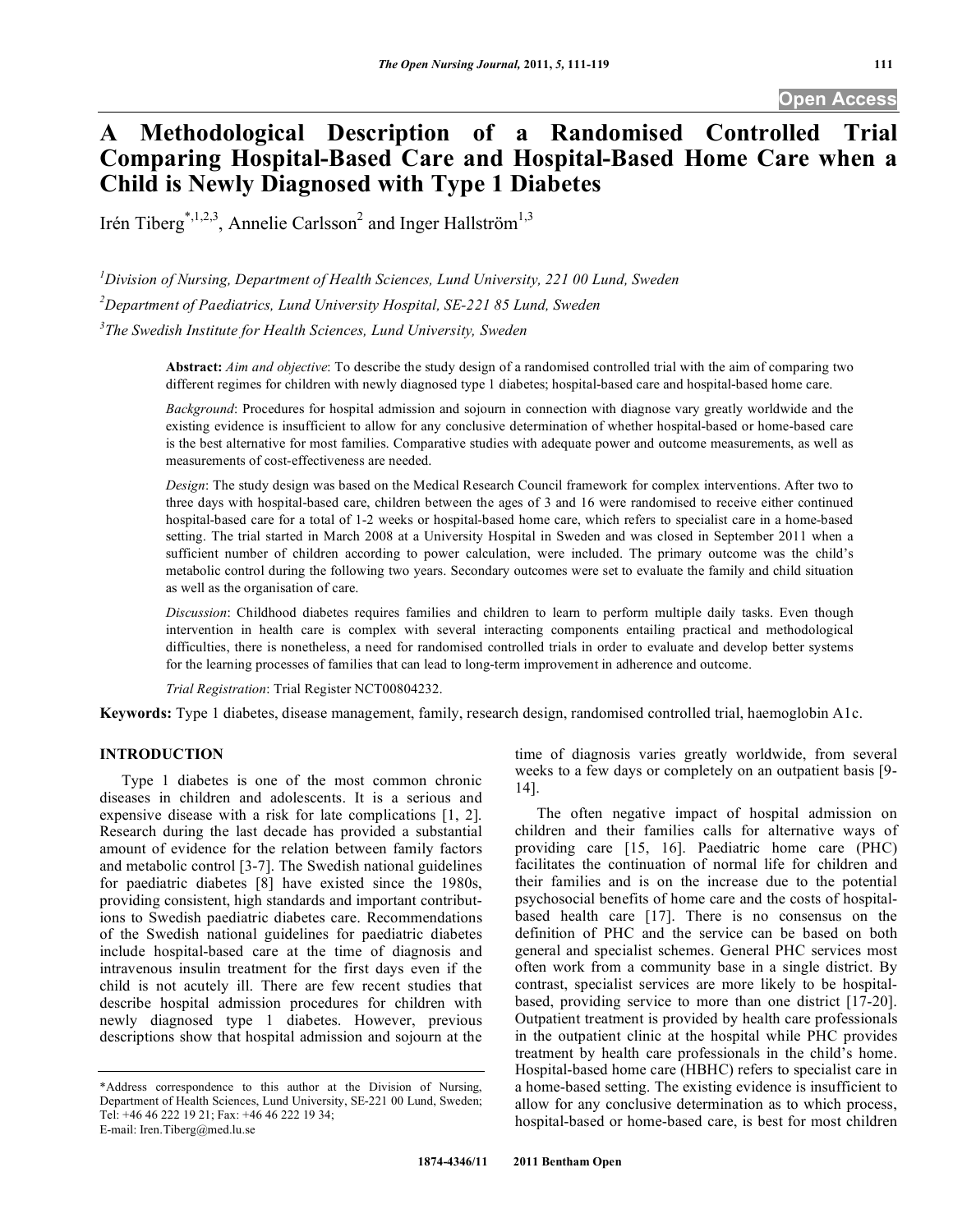when diagnosed with type 1 diabetes. Comparative studies with adequate power and outcome measurements, with costeffectiveness measurements and with a follow-up of at least two years, are needed [18, 21].

### **BACKGROUND**

 The goals of initial treatment and management are for the child to attain metabolic balance and for the families to understand the illness and learn how to manage the treatment. Clinical practice consensus guidelines of the International Society for Pediatric and Adolescent Diabetes (ISPAD), with the current views of experts in the field [22] are being used to assist clinicians in managing childhood diabetes. ISPAD's guidelines state that health professionals should deliver structured education using behavioural learner-centred approaches rather than didactic approaches [23]. Both ISPAD's and national paediatric guidelines emphasise the importance of individualised support and education by a diabetes specialised team [8, 24-26]. Educational interventions have shown an effect on psychosocial outcomes and a modestly beneficial effect on metabolic control [27, 28]. Interventions based on clear theoretical psycho-educational principals, involving the whole family and making use of techniques such as problem solving, goal setting, coping skills and stress management are most likely to be effective [4, 23, 27, 29].

 An optimal research situation would be for scientists to be able to introduce an intervention under circumstances in which no other variables could be confounded with the introduction. However, full control and full isolation of the intended treatment is seldom possible. Complex intervention in health care often comprises a number of components, which may act both independently and interdependently. The number of components, including behaviour both of those delivering and receiving the intervention, the flexibility of the intervention and the variability of outcomes are dimensions of the complexity of the intervention [30, 31]. With a random assignment the plausibility of alternative explanations for observed effects is reduced. This is presuming that the procedure of randomisation has been carried out correctly, and that the groups are equal, not only at the time of randomisation, but also at the time of the follow-up, in all aspects other than the actual treatment. A further condition for the evaluation of the effectiveness of an intervention is that the treatment that was intended becomes the treatment actually received, not only partially received. There is always a risk for interventions to slide such as, for example, if the participants in the intervention group and the control group respectively, converse and thereby receive partial access to both treatments, so-called "nesting" [32].

 There are promising results from interventions with the aim of empowering individuals to manage their own health. However, it is often not clear which are the active ingredients of many successful interventions [27, 33, 34]. Furthermore, in order to comprehend and assess the validity of a randomised controlled trial (RCT), readers must understand the design, conduct, analysis and interpretation of the study [35-37], which requires a comprehensive description for complex interventions, based on a clear theoretical framework [30, 31].

#### **Theoretical Framework**

 A number of family patterns of interaction that can substantially impact on the intellectual development of young children are identified. Guralnick [38] presents three family patterns influencing the developmental outcomes of children:

- The quality of parent-child transactions, described as a sensitive responsiveness. The parents see, listen to and encourage the child in a discourse-based and nonintrusive way.
- Family-orchestrated child experiences: The parents take responsibility for organising home and community experiences; the home environment contains stimulating toys and experiences adequate for the child's age.
- Health and safety is provided by the family; providing proper nutrition and ensuring the child's safety is also essential for the child's development.

 Family characteristics, such as intellectual disabilities or poor health, as well as a lack of financial resources and social support can create stressors. As can the child's characteristics associated with his/her biological vulnerability, such as, for example, diabetes or other chronic illnesses. These stressors are capable of perturbing even optimal family patterns of interaction. Potential stressors for families created by the child's disability or illness are the parents' need for information, interpersonal and family distress, as well as the parents' lack of confidence and resources [38]. It is presumed to be the cumulative effect that produces the greatest threat to children's physiological and mental health [39]. When considering risk factors regarding poor metabolic control, the greatest risk would be for children in families that are already exposed to general stressors, besides the stressor caused by the child's diabetes.

 This article describes the study design and outcome measurements of a randomised controlled trial with the aim of comparing two different regimes for children with newly diagnosed type 1 diabetes; hospital-based care and hospitalbased home care.

# **MATERIALS AND METHODOLOGY**

 The study design is based on the Medical Research Council framework for development and evaluations of RCTs for complex interventions to improve health [30, 31]. The framework distinguishes five phases; the first phase is theoretical and the second is about developing an understanding of the components in the intervention. In the third phase, the intervention can be explored or tested. The fourth phase includes an RCT with adequate power and appropriate outcome measurements. The fifth and final step in the evaluation of a complex intervention is long term surveillance in order to study the real-life effectiveness of the intervention.

 Qualitative research is helpful for identifying critical components of importance for the intervention [30, 31]. In the first pre-clinical phase, we elaborated the theoretical framework with a literature review of the results of families' experiences of living with childhood diabetes from the time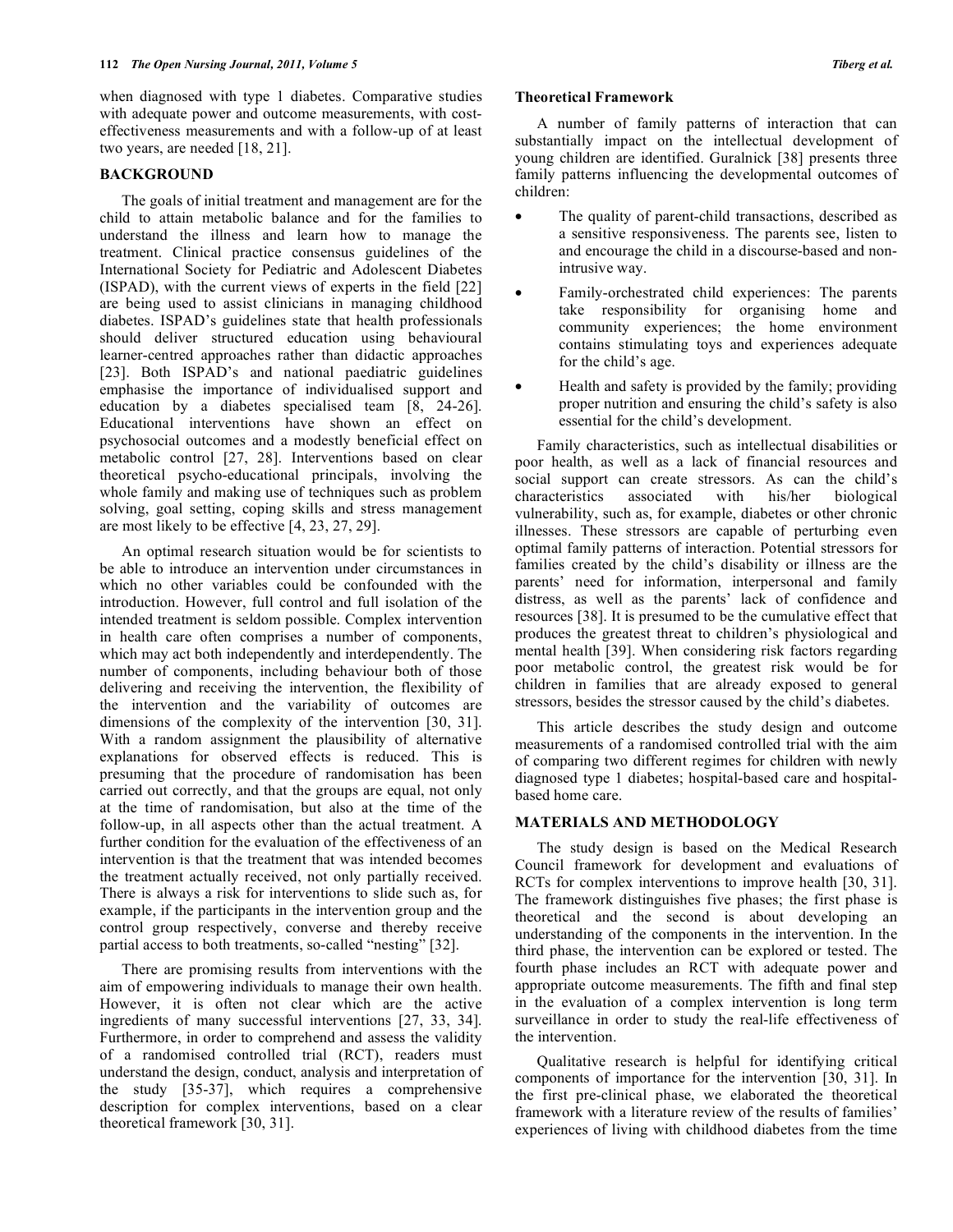of diagnosis and through the following three years [15, 16, 40, 41]. The studies indicated that the time after diagnosis is a difficult time for the whole family, characterised especially by the need for information and for resources to learn how to live with the illness as well as by difficulties in maintaining the diabetes regime [16, 40, 41]. Theoretical information is not always easily transformed into practical skills and experiences; a "learning by doing" approach is more likely to lead to knowledge acquisition than an entirely theoretical approach. This phenomenon was first described by John Dewey [42, 43], but Donald Schön [44] established the concept during the 1980s. Reflection together with others may elucidate tacit knowledge. Limitations imposed on families due to the diabetes treatment might not be as severe as they initially appear, and stressors created by the illness can often be avoided by practical advice and by appropriate timing within the treatment. What the family is initially taught and the way of living with diabetes that is first presented to them, will be experienced by them as the right way and it will be more difficult to maintain a regime the more it diverges from the family's natural lifestyle.

 In the second phase, the components of the intervention were identified and explored from a second literature review and from interviews with the parents of children with type 1 diabetes as well as with professionals working in the diabetes team, in order to develop an understanding of the components in the intervention and how they may interrelate. A home-based environment was presumed to move the responsibility for the diabetes treatment from health care professionals to the family with increased family participation as a consequence. Participation was likely to raise an extended need for practical knowledge that might facilitate for the family to put theory into practice [42, 44]. A home-based environment was also presumed to make the family's personal lifestyle visible to health professionals, allowing for strengths and difficulties to be taken into consideration in creating an individualised learning process and for making good use of available resources. The study and the randomised design were planned and instruments were translated and tested [45].

 In the third phase, the intervention was explored with a pilot study where study design and logistics were tested. Parents of two children, newly diagnosed with type 1 diabetes, were informed about the study and asked for consent for the pilot study. Parents and children in both families consented and received hospital-based home care according to the study design. No adjustments of the study design were needed. However, some clarifications for the procedure were made concerning which person would be best suited to inform the families about the study and to ask for informed consent. The fourth phase included the main randomised controlled trial, with adequate power calculation, randomisation, treatment protocol and informed consent of the participants. The main trial started in March 2008 and was closed in September 2011 when a sufficient number of children, according to power calculation, were included. A flow diagram of the progress through the phases of the main trial is shown in Fig. (**1**).

 The study was registered at clinicaltrials.gov with the identity number NCT00804232 and follows the CONSORT (Consolidated Standards of Reporting Trials) recommendations, a statement issued in order to improve the reporting of RCTs [35-37]. The study was approved by the Research Ethics Committee at Lund University (LU 305/2007).

## **Setting**

 The trial took place at a University Hospital in Sweden. The Hospital has a catchment area with a population of 71 684 (December 2010) children and adolescents from 0-18 years [46]. The diabetes department unit cares for about 250 children and adolescents; aged 0-18 (in 2010), and approximately 25-30 children are diagnosed with type 1 diabetes per year [47]. The diabetes team members included diabetes specialised paediatric nurses (from now on called diabetes nurses), paediatricians specialised in paediatric diabetes (from now on called paediatricians), a dietician and a social worker. A psychologist was available for families with special needs and was consulted by the diabetes team



**Fig. (1).** Flow diagram of the progress through the phases of the trial until September 2011, when the trial was closed.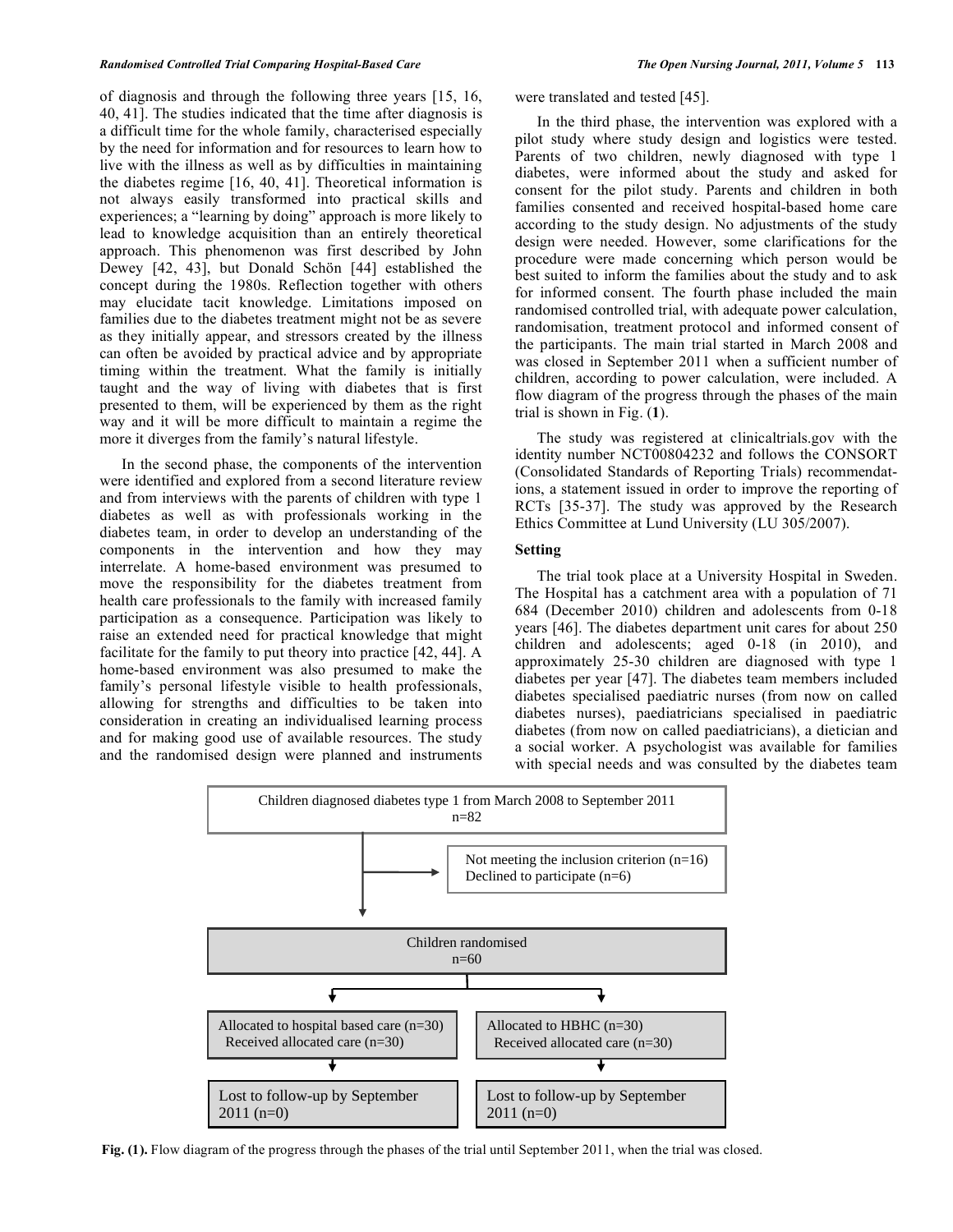

**Fig. (2).** Time axis of the trial and follow-up.

when relevant. According to Swedish law, parents of children who are ill have the possibility of receiving a parents' allowance during the child's care. When a child is diagnosed with diabetes the period for this allowance also includes another 2-3 weeks after discharge for both parents. Agreements for financial compensation concerning the parents' allowance include about 80 % of the parents' salary up until the level of a predetermined salary ceiling.

 Due to organisational factors, and in order to facilitate for the family, a form of care was chosen for the HBHC intervention group that would be familiar both to health professionals at the Children's Hospital and to the families, namely The Family House. The Family House offers sick children and their families a home-like environment and is placed in the hospital area. There is room for 20 families and each family has one room where the whole family, including siblings, can stay together. Parents make their own meals and there are spaces for children to be physically active.

#### **Participants**

 Children from 3-16 years of age, who are newly diagnosed with type 1 diabetes at the University Hospital, without any other difficult chronic illnesses or siblings with type 1 diabetes, living in a Swedish speaking home and not in custody of social care, were candidates for inclusion in the study. The age span of 3-16 years was chosen because it was not considered safe to include the youngest children and there was a transition to the adult diabetes care setting when the adolescent was 18 years. A follow-up of two years set the limit at a maximum of 16 years of age for inclusion. Children in both groups received, as inpatients, intravenous treatment to attain metabolic balance, and followed the Swedish national guidelines for children newly diagnosed with diabetes [8] during the first two or three days. When the child was medically stable, families received subsequent care according to their randomisation. At the time of discharge and irrespective of randomisation, the paediatrician completed the Psychosocial Assessment Tool (PAT) [48], an instrument for identifying psychosocial risk factors at diagnosis to predict the subsequent use of psychosocial resources, based on the judgement of the diabetes team. After discharge, all families followed the regular diabetes check-ups with visits at the outpatient department unit after about 1, 3 and 6 weeks. Gradually the visits thinned out to

every third or fourth month, which was the frequency of the continued visits.

 Members of the diabetes team asked the parents if a researcher could come and inform about the study. If the parent consented, one of the investigators provided verbal and written information about the study within 48 hours of the diagnosis. Children were age-appropriately informed verbally and children who were 12 years or older also received age-appropriate information in writing. The families were then given time for consideration (12 hours) before the parents and children over the age of 12 were asked for consent. Children under the age of 12 were asked for assent. If the parents and child consented/assented, the child was randomised to either hospital-based care or HBHC.

#### **Randomisation**

 The children were randomised in two strata, younger than eight years or eight years and older. The randomisation was performed by an independent centre for clinical research using the software R-2.6.1 [49]. Within each stratum children were assigned to the two different treatments by sampling without replacement from a block consisting of, to the investigators, unknown number of labels from each treatment group. The seed of the random number generator was stored. According to the routine procedure for RCT in clinical settings the investigators received two sets of coded, sealed and opaque envelopes, one set for older children and one for younger children. The envelopes were identical and contained one of two possible instruction sheets, "Hospitalbased care" or "HBHC".

#### **Sample Size**

 HbA1c was the primary objective two years after diagnosis, when the endogenous insulin production had ceased for most children. A difference in HbA1c of 10mmol/mol was estimated as clinically relevant and statistical power was calculated on a known variation in HbA1c during the first two years after diagnosis. During 1997-2006, 247 children who were 3-16 years old at the time of diagnosis showed a standard deviation of 14mmol/mol in individual HbA1c measurements. To show a mean difference of 10mmol/mol between two groups, it took 30 children in each group with a power of 0.79, and a significance level of 5%.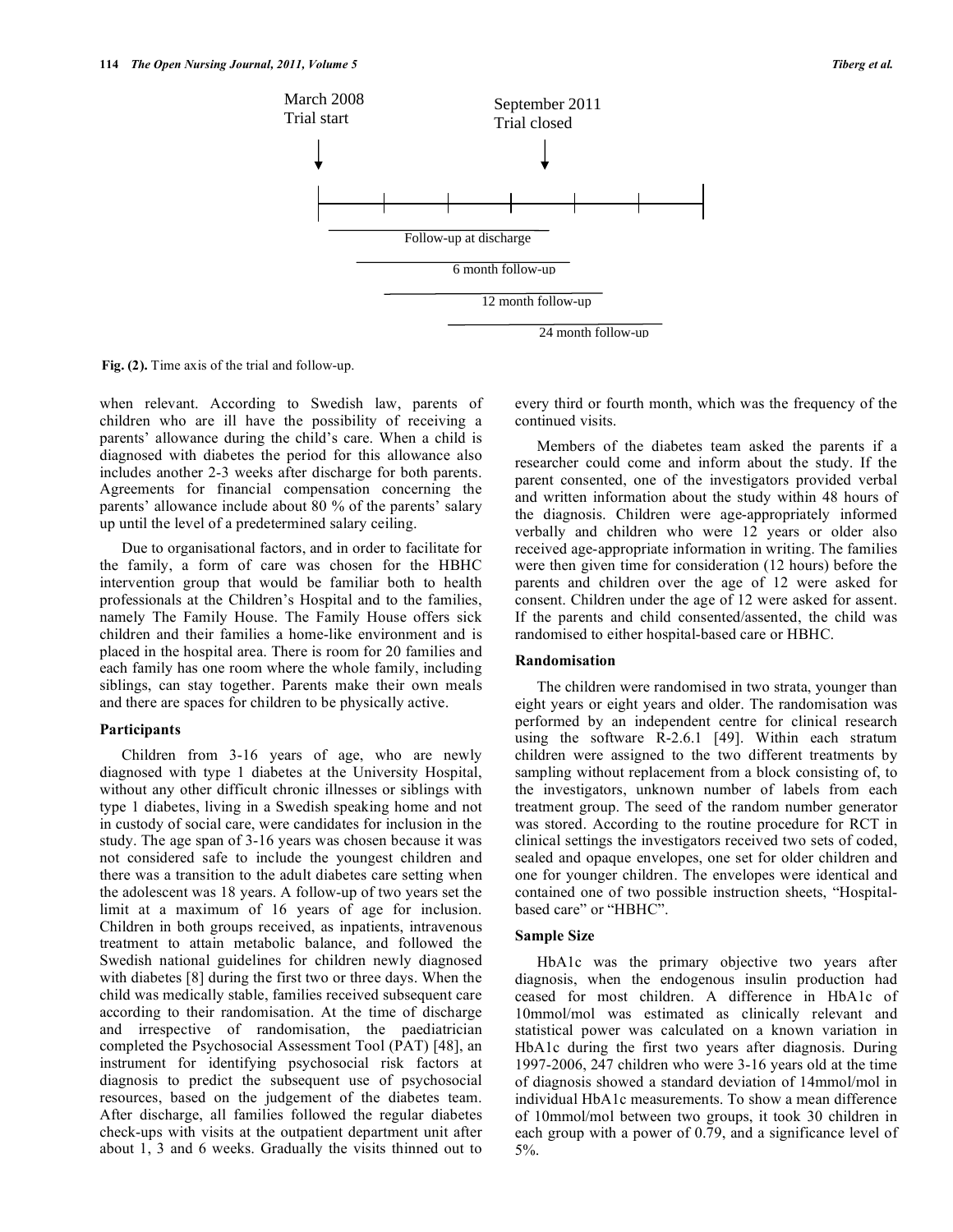# **Hospital-Based Care**

 Children randomised to hospital-based care followed the routine care at the hospital which involved a total of 1-2 weeks of hospital-based care. The child with diabetes and the child's parents' were called to information meetings with the diabetes team members during the hospital stay. The paediatrician, the dietician and the social worker usually had 3-4 meetings with each family and the diabetes nurse had 4-8 meetings. Each meeting lasted for about 30-60 minutes. The information followed a checklist, based on Swedish national guidelines for paediatric diabetes, where each discipline was responsible for different portions of education on the checklist. One parent could stay at the hospital with the child during the night. The other parent was encouraged to be present during the educational sessions. The child could leave the ward in the daytime between meetings when parents felt secure in their management of hypoglycaemia and if they had an agreement with the responsible paediatrician. Towards the end of the hospital stay, the family returned to their home for two-three days until discharge. During these days, the family reported, by phone, the child's glucose levels for the previous 24 hours and received prescribed insulin doses for the following 24 hours. After discharge, families could contact a diabetes nurse for counselling by phone during the daytime, five days a week, which was the routine procedure. During evenings, nights and week-ends they could receive assistance from the general hospital staff. The diabetes nurse offered a school visit with the purpose of informing teachers and school friends about the disease of diabetes and the treatment with insulin.

# **Hospital-Based Home Care**

The active ingredients in the HBHC were defined as:

- 1. a home-like environment, which allowed families to learn management tasks in a "hands on" fashion such as selecting food, trying to anticipate the effect of food and activity on plasma glucose, understanding how the components relate to each other and evaluating the results;
- 2. individualised learning based on the need for knowledge, the family's resources, and the home, school and work situations;
- 3. increased support after discharge by
	- a. increased access to a diabetes nurse by telephone seven days/week and three home/school visits for all families in the intervention group, and
	- b. visits to school/home once a month during the follow-up for families with special concerns

 Children randomised to HBHC left the Children's Hospital after the first initial days with their parents and lived in a home-like environment, the Family House, until families felt confident to return home. The staff members at the Family House worked daytime and were not trained in nursing. A diabetes nurse was available for the family during parts of the day at the Family House and had daily structured conversations starting by identifying the families' needs. The family's learning process was based on reflective discussions of problems and thoughts as they came up [42, 44]. The

family could reach the diabetes nurse on a mobile phone between 08 am and 10 pm during the stay at the Family House. If families needed to contact health care staff during the night, they could receive advice by phoning the general hospital staff. The child and the child's parents had information meetings with the paediatrician, the dietician and the social worker, according to the Swedish national guidelines for paediatric diabetes [8], at the Children's' Hospital.

 After discharge, the diabetes nurse made three home or school visits besides the regular diabetes check-up visits. Follow-up for the intervention group was then divided into two groups based on the results of the instrument for identifying psychosocial risk factors. Families with an expected good prognosis received the same follow-up as the control group, that is, the regular follow-up. Families assessed to have an increased need for support were offered one home or school visit every month by the diabetes nurse over and above the regular diabetes check-up visits every third or fourth month. All families in the intervention group had accessibility to telephone support during the follow-up by mobile phone to the diabetes nurse, seven days a week.

## **Outcome Measurements**

 The hypothesis was improved metabolic control for children in families having received hospital-based home care, compared to children in families having received traditional hospital-based care. The primary outcome was metabolic control measured by HbA1c 6, 12 and 24 months after diagnosis, self-monitoring of blood-glucose (SMBG) and acute complications during the 24-month follow-up. Secondary outcomes were set to evaluate general stressors and specific stressors for the child and for the family caused by the child's illness. A time axis of the trial and the followup is shown in Fig. (**2**). Outcomes included extensive data from valid and reliable instruments, collected at the time of discharge and at 6, 12 and 24 months after inclusion for assessing the effectiveness, cost-effectiveness and understanding of the change process. Children filled in the forms when they were relevant for their age and were assisted by a research assistant if needed. The instruments used in the trial are shown in Table **1**. Child general outcome included background variables and  $\text{PedsOL}^{\text{TM}}$  Generic Core Scales Child self-report [50-53], measuring generic health related quality of life together with The  $PedsQL^{TM}$  4.0 Generic Core Scales Parent proxy-report scales [51, 53], where parents estimated their child's generic health-related quality of life. The generic core scales were designed to be integrated with disease-specific instruments. Child diabetes specific outcomes included PedsQL<sup>TM</sup> Diabetes Module [54], measuring diabetes-specific health-related quality of life, both in the form of child self-reports and parent proxyreports. The child diabetes-specific outcome also included the Diabetes Family Behaviour Scale [55], measuring diabetes-specific family support.

 Family outcomes were represented by the parents' answers, and parents filled in the forms independently of each other. It generally took 35-45 minutes to complete the instruments at each follow-up. The family general outcome included background variables, SF 36 Health Utility Index [56-61], measuring parents' health-related quality of life and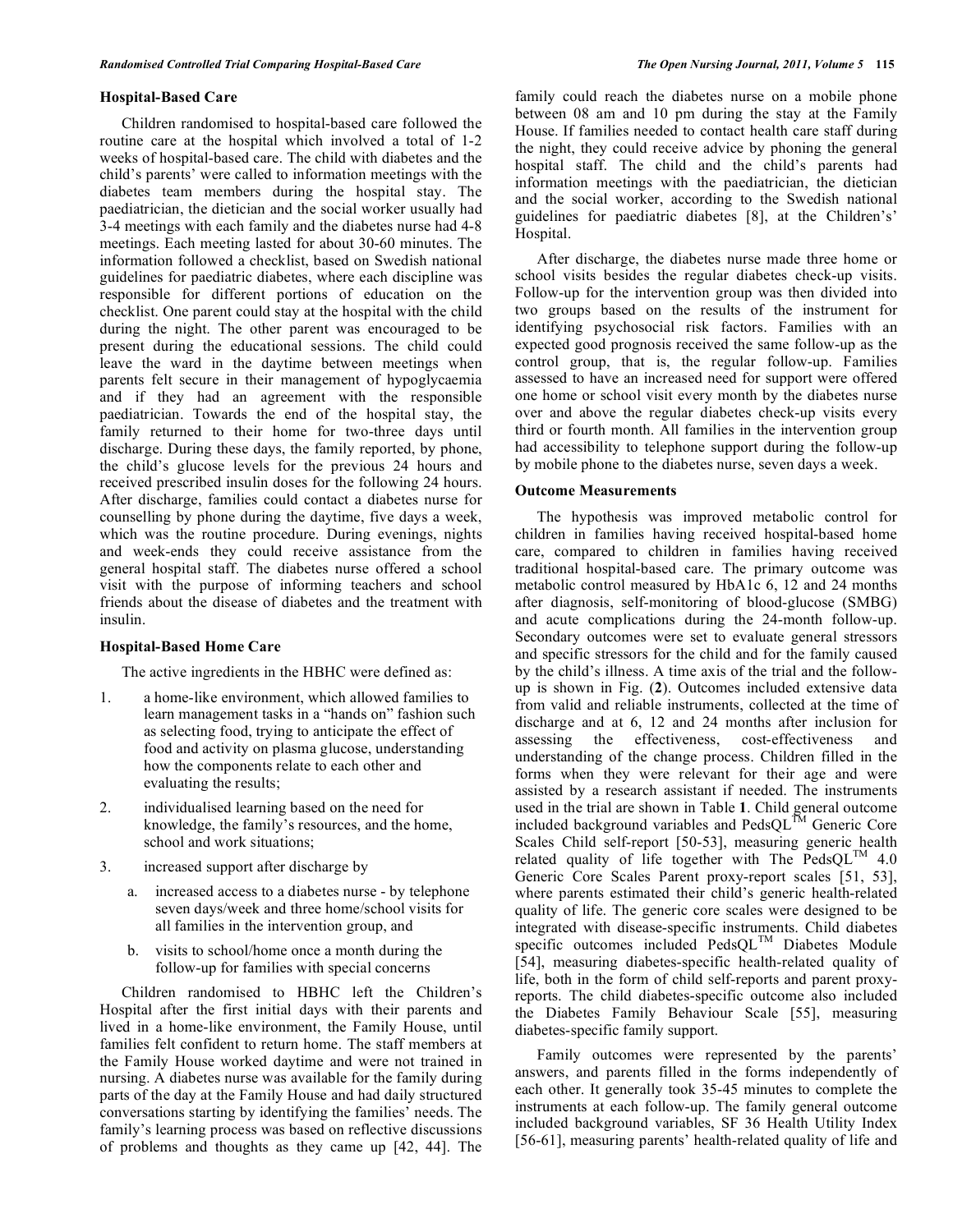| <b>Instrument</b>                                    | Measuring                                                                                                                                      | <b>Child</b> | Parent       | <b>Diabetes Team</b> | Follow-Up at                            |
|------------------------------------------------------|------------------------------------------------------------------------------------------------------------------------------------------------|--------------|--------------|----------------------|-----------------------------------------|
| Diabetes Family<br><b>Behaviour Scale</b>            | Diabetes specific family support (Child and<br>Adolescent 8-18 years)                                                                          | X            |              |                      | After 6, 12 and 24 months               |
| PedsOL Generic<br>Core Scales Child<br>self-report   | Generic health related quality of life<br>(Adolescent 13-18 year)                                                                              | X            |              |                      | After 6, and 24 months                  |
| PedsOL Diabetes<br>Module                            | Diabetes specific health related quality of<br>life (Child 5-7 years and 8-12 years,<br>Adolescent 13-18 years)                                | X            |              |                      | After 6, 12 and 24 months               |
| Background<br>variables                              | Include child gender, age and siblings and<br>parental gender, age, education, income,<br>family situation.                                    | X            | X            |                      | Discharge, after 6, 12 and 24<br>months |
| PedsQL Family<br>impact                              | The disease's impact on family                                                                                                                 |              | X            |                      | Discharge, after 6, 12 and 24<br>months |
| Parents"/nearest<br>absence                          | Parents' and those nearest, absence from<br>work due to the child's diabetes                                                                   |              | X            |                      | Discharge, after 6, 12 and 24<br>months |
| Family climate                                       | A list with 85 adjectives where parents'<br>mark at least 15 that best describe their<br>situation                                             |              | X            |                      | Discharge, after 6, 12 and 24<br>months |
| PedsOL Health<br>Care Satisfaction<br>Generic Module | Parents' satisfaction with health care                                                                                                         |              | X            |                      | Discharge, after 6, 12 and 24<br>months |
| SF 36 Health<br>Utility Index                        | Parents' health related quality of life                                                                                                        |              | X            |                      | Discharge, after 12 and 24<br>months    |
| Mood Adjective<br>Checklist                          | 38 adjective measuring mood states                                                                                                             |              | X            |                      | Discharge, after 12 and 24<br>months    |
| Diabetes Family<br>Conflict                          | Diabetes related family conflict                                                                                                               |              | X            |                      | After 6, 12 and 24 months               |
| THU-5                                                | Hassles and uplifts in everyday patterns                                                                                                       |              | $\mathbf{X}$ |                      | After 6, 12 and 24 months               |
| The PedsOL 4.0<br>Generic Core<br><b>Scales</b>      | Parent estimate their child's generic health<br>related quality of life (Child 3-12 and<br>Adolescent 13-18 years)                             |              | X            |                      | After 6 months                          |
| PedsOL Diabetes<br>Module                            | Parent estimate their child's diabetes<br>specific health related quality of life (Child<br>2-4, 5-7 or 8-12 years, Adolescent 13-18<br>years) |              | X            |                      | After 6 and 12 and 24 months            |
| Psychosocial<br>Assessment Tool<br>(PAT)             | Identifying psychosocial risk                                                                                                                  |              |              | X                    | Discharge, after 6, 12 and 24<br>months |

|  |  | Table 1. Instruments Used in the Trial, what they Measure, who Fills in the Forms and When |
|--|--|--------------------------------------------------------------------------------------------|
|  |  |                                                                                            |

Mood Adjective Checklist [62], measuring parents' mood states. The family general outcome also included THU-5 [63], measuring parents' experiences of problems and progress in everyday patterns as well as Family climate [64- 66]. Diabetes-specific family outcome was measured by PedsQL<sup>TM</sup> Family impact [45, 67] and Diabetes Family Conflict [68].

 The structure of the organisation was evaluated according to the level of parent's satisfaction with health care using PedsQL<sup>TM</sup> Health Care Satisfaction Generic Module [53, 69, 70] as well as according to the health care costs. Costs for the use of hospital services were obtained from the hospital's patient administrative system, hospital records and questionnaires. Costs of professionals' time were determined by telephone logging and additional documentation of time spent by team members. Furthermore, information concerning children's and parents' absenteeism from work and school was collected. Parents' experiences in both control and intervention groups were described in qualitative interviews 8-10 months after diagnosis.

# **Blinding**

 A research assistant who was not involved in the care assessed the outcomes and booked appointments with families outside the hospital to fill in the instruments. It was not possible to do the intervention blinded to either participants or to health care providers, as it was obvious whether the care had been the regular hospital-based care or the hospital-based home care. Families in hospital-based care and in HBHC had, for the most part, contact with different diabetes nurses, while the rest of the diabetes team included the same persons for both groups. The first author was also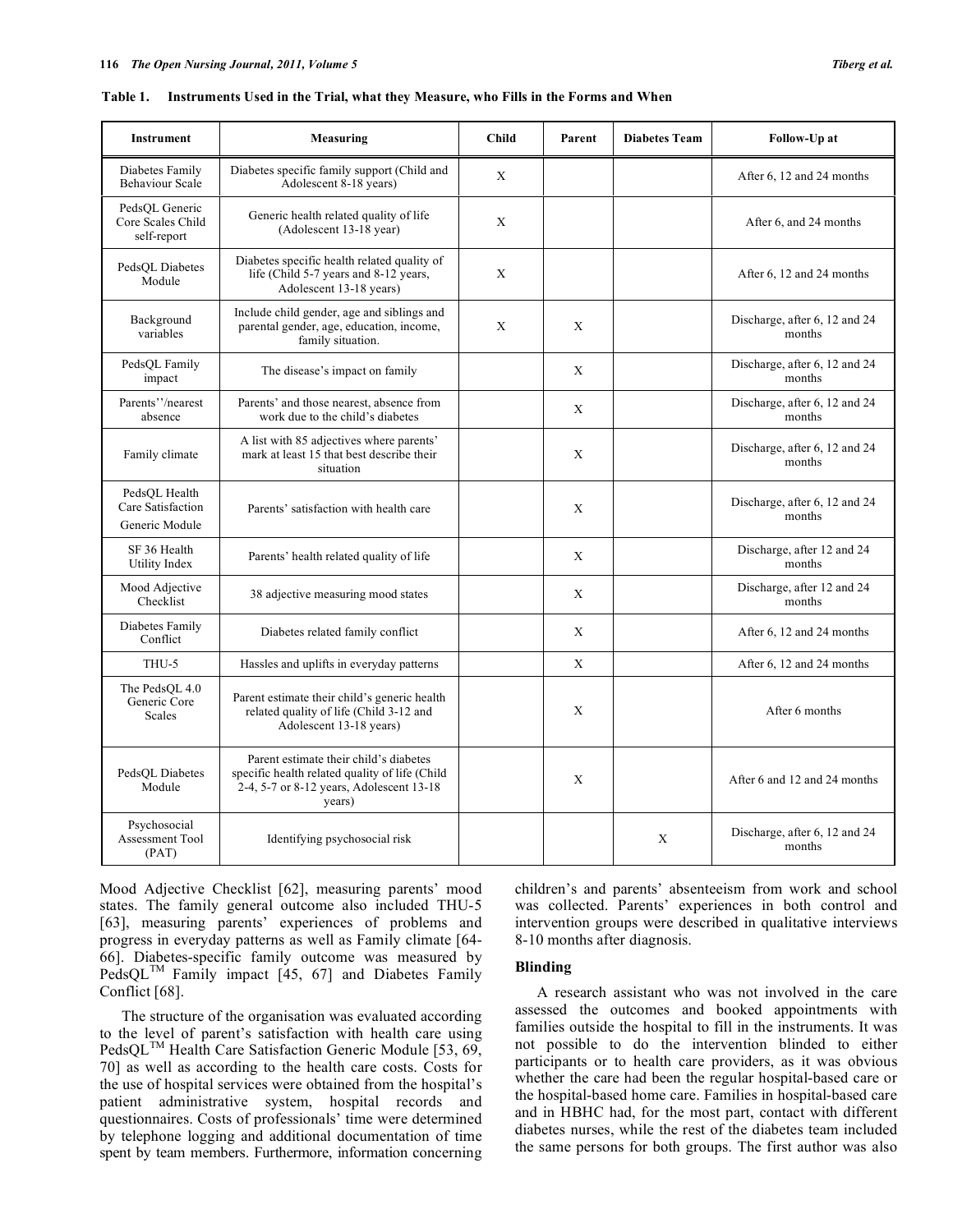the diabetes nurse in the HBHC intervention group. There were four paediatricians at the department unit working with children diagnosed with diabetes. They alternated in taking on new patients and were responsible for the same children from the time of diagnosis onwards. There was one dietician and one social worker in the diabetes team who had contact with all of the families irrespective of the randomisation.

# **Data Analysis Plan**

 Data will be analysed by using appropriate statistical methods (dependent upon type and variable) for descriptive data as well as multivariate analysis [71]. The relationship between child and family outcomes, and parents' education, income, and family situation will be analysed using descriptive statistics, rang sum test and logistic regression. The HBHC was comprised of different parts and we will not be able to explain a possible effect from a specific part in the programme. However, with the solid theoretical base as to how the intervention might bring about change we can build a cumulative understanding of causal mechanisms. The objective of the cost-effectiveness (CE) analysis is to relate the marginal value of alternative medical interventions in improving health care to the cost of the intervention. Effects on costs will be calculated from both the health sector perspective, where health and quality of life gains will be compared to health sector costs and from a broader societal perspective where parents' days loss of working days are added to the cost [72].

# **DISCUSSION**

 Even well-defined interventions in health care have inherent complexities that can bedevil the research. With a detailed description of what was intended to be included in the treatment before the trial was carried out and a protocol of what the families actually received during the trial, analysis of which the intended treatment was to be after the close of the trial, is possible [32]. An optimal scientific situation would be to have a sufficient flow of participants to minimise external influences by recruiting children over a long period of time. A protocol of what was intended to be included in the treatment also became important in order to control for the trial not sliding in treatment over time. The treatment protocol was checked regularly by the first author, who was also responsible for the implementation of the survey, as well as two persons responsible for the medical and nursing care in the study. To reduce the risk for nesting in treatment, there were different diabetes nurses in the intervention group and in the control group. Both diabetes nurses had long professional experience with families and children with diabetes. Avoiding nesting between families was facilitated by a limited flow of participants. Most often only one family at a time with a newly diagnosed child was receiving care at the department unit. Furthermore, groups were separated after randomisation by the environment in the hospital-based care and the HBHC. To minimise drop-outs during the follow-up, the person assessing the outcomes offered home visits to families so they could fill in the forms. If the family preferred to meet at the Children's Hospital, arrangement was made to combine the meeting with the child's diabetes check-up visit.

 Limitations to this study included sample size and the relatively long period of recruitment. Medical therapies, including nursing, evolve continuously and may affect the routine care given to families during a trial and, at the same time, the trial may affect the procedures of the routine care [35-37]. Even though multi-centre studies would offer other conditions concerning power, a well-conducted one-centre randomised controlled trial is graded to have a high level of evidence by the American Diabetes Association [73].

 Which information is shared and how it is received by the families from the point of view of their unique family situation could be important factors affecting the ways in which families manage to achieve the goals for diabetes treatment. The social background of the family has been shown to be one of the most important factors for metabolic control [3, 5-7, 12] and an important goal for research is to identify groups of families who are in particular need of increased support and to tailor this support to their needs [74]. By identifying important ingredients for the child's long-term metabolic control, the intervention can be put into operation in other contexts [30, 31]. In Sweden, there has been a long tradition with hospital-based care when a child is diagnosed with type 1 diabetes and of a diabetes care with high standards [75, 76]. The choice of the Family House rather than actual home-based care was made in order to smoothen the transition to home, as families had indicated that the time after diagnosis was a difficult time for the whole family [16]. The HBHC was still within the recommendations of the Swedish national guidelines for paediatric diabetes [8]. The intervention was designed to be a structured learning process and may in the future be used as home-based care if found to be efficient.

## **CONCLUSION**

 This study has been designed by using a clear theoretical framework to describe how an intervention might bring about change; it is designed to minimise any threats to validity and provide adequate reporting, which is decisive in order to be able to determine the validity of the results of complex interventions. Childhood diabetes is a chronic condition in which it has been shown that intensive management leads to better outcomes. This intensive management requires families and children to learn to perform multiple daily tasks when the child is diagnosed with type 1 diabetes. Even though intervention in health care is complex with several interacting components with practical and methodological difficulties, there is a need for randomised controlled trials to evaluate and develop better systems for the learning processes of families, leading to long-term improvement in adherence and outcome.

# **ACKNOWLEDGEMENTS**

 This study was supported by The Swedish Institute for Health Sciences at Lund University, The Faculty of Medicine, Lund University, The Swedish Research Council, The Swedish Diabetes Foundation and The Region of Skåne. The authors are most grateful to Lisbeth Jönsson, RN, RSCN, for the collecting of outcomes. We wish to thank the diabetes team and health care professionals at the paediatric department. Thanks also to Carina Wittström and the staff at the Family House for their support and for always finding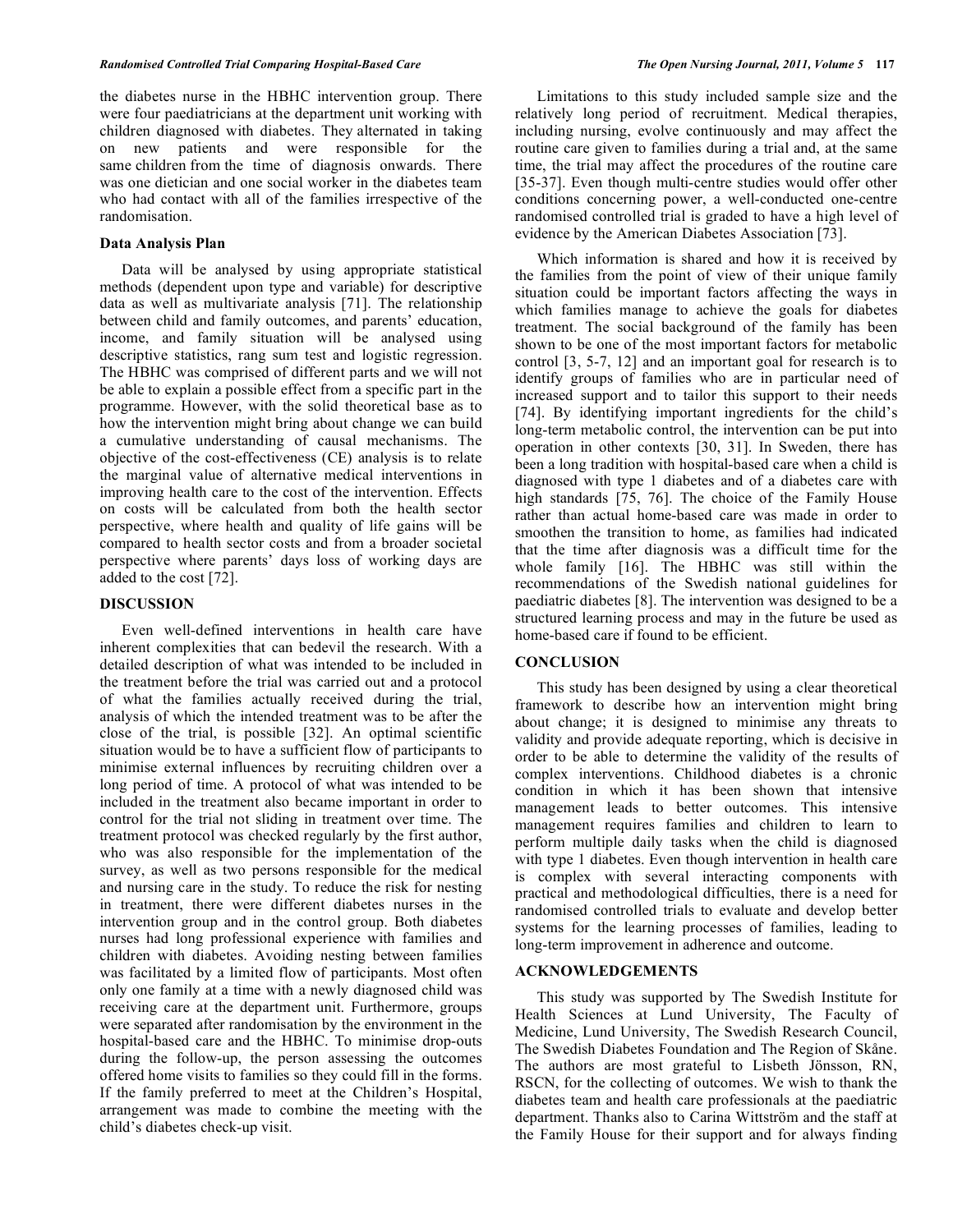room for the families. We are also very much obliged to the families who participated in the study.

# **CONFLICT OF INTEREST**

None declared.

# **REFERENCES**

- [1] Angus VC, Waugh N. Hospital admission patterns subsequent to diagnosis of type 1 diabetes in children : a systematic review. BMC Health Serv Res 2007; 7: 199.
- [2] DCCT Research Group. The effect of intensive treatment of diabetes on the development and progression of long-term complications in insulin-dependent diabetes mellitus. The Diabetes Control and Complications Trial. N Engl J Med 1993; 329: 977-86.
- [3] Cohen DM, Lumley MA, Naar-King S, Partridge T, Cakan N. Child behavior problems and family functioning as predictors of adherence and glycemic control in economically disadvantaged children with type 1 diabetes: a prospective study. J Ped Psych 2004; 29: 171-84.
- [4] Delamater AM. Psychological care of children and adolescents with diabetes. Ped Diab 2009; 10(Suppl 12): 175-84.
- [5] Forsander GA, Sundelin J, Persson B. Influence of the initial management regimen and family social situation on glycemic control and medical care in children with type I diabetes mellitus. Acta Paediatr 2000; 89: 1462-8.
- [6] Lewin AB, Heidgerken AD, Geffken GR, *et al*. The relation between family factors and metabolic control: the role of diabetes adherence. J Ped Psych 2006; 31: 174-83.
- [7] Schor EL. Family pediatrics: report of the Task Force on the Family. Pediatrics 2003; 111(6 Pt 2): 1541-71.
- [8] Sjöblad S. Pediatric and adolescent diabetes. A national care program by the Swedish society for diabetology and endocrinology. Eds. Lund: Studentlitteratur 2008.
- [9] Dougherty GE, Soderstrom L, Schiffrin A. An economic evaluation of home care for children with newly diagnosed diabetes: results from a randomized controlled trial. Med Care 1998; 36: 586-98.
- [10] Hirasing RA, Reeser HM, de Groot RR, Ruwaard D, van Buuren S, Verloove-Vanhorick SP. Trends in hospital admissions among children aged 0-19 years with type I diabetes in The Netherlands. Diabetes Care 1996; 19: 431-4.
- [11] Icks A, Rosenbauer J, Rathmann W, Haastert B, Gandjour A, Giani G. Direct costs of care in germany for children and adolescents with diabetes mellitus in the early course after onset. J Pediatr Endocrinol Metab 2004; 17: 1551-9.
- [12] Simell T, Simell O, Sintonen H. The first two years of type 1 diabetes in children: length of the initial hospital stay affects costs but not effectiveness of care. Diabet Med 1993; 10: 855-62.
- [13] Siminerio LM, Charron-Prochownik D, Banion C, Schreiner B. Comparing outpatient and inpatient diabetes education for newly diagnosed pediatric patients. Diabetes Educ 1999; 25: 895-906.
- [14] Srinivasan S, Craig ME, Beeney L, *et al*. An ambulatory stabilisation program for children with newly diagnosed type 1 diabetes. Med J Aust 2004; 180: 277-80.
- [15] Wennick A. Living with childhood diabetes. Family Experiences and Long-term effects. Lund University. Lund: 2007.
- [16] Wennick A, Hallstrom I. Swedish families' lived experience when a child is first diagnosed as having insulin-dependent diabetes mellitus: An ongoing learning process. J Fam Nurs 2006; 12: 368- 89.
- [17] Parker G, Bhakta P, Lovett CA, *et al*. A systematic review of the costs and effectiveness of different models of paediatric home care. Health Technol Assess 2002; 6: iii-108.
- [18] Cooper C, Wheeler DM, Woolfenden SR, Boss T, Piper S. Specialist home-based nursing services for children with acute and chronic illnesses. Cochrane Database Syst Rev 2006: CD004383.
- [19] Hansson H, Hallström I, Kjaergaard H, Johansen C, Schmiegelow K. Hospital-based home care for children with cancer. Pediatr Blood Cancer 2011; 57: 369-77.
- [20] Parker G, Bhakta P, Love HC, Olsen R, Paisley S, Turner D. Paediatric home care: a systematic review of randomized trials on costs and effectiveness. J Health Serv Res Policy 2006; 11: 110-9.
- [21] Clar C, Waugh N, Thomas S. Routine hospital admission versus out-patient or home care in children at diagnosis of type 1 diabetes mellitus. Cochrane Database Syst Rev 2007: CD004099.
- [22] Hanas R, Donaghue KC, Klingensmith G, Swift PG. ISPAD clinical practice consensus guidelines 2009 compendium. Introduction. Pediatr Diabetes 2009; 10 Suppl 12: 1-2.
- [23] Swift P. Diabetes education in children and adolescents. Pediatric Diabetes ISPAD Clinical Pratice Consensus Guidelines 2009 Compendium 2009; 10(Suppl. 12): 51-57.
- [24] Australian Paediatric Endocrine Group. Clinical practice guidelines: Type 1 diabetes in children and adolescents 2004; [cited 2009 november 18]; Available from: http://www.chw.edu.au/prof/ services/endocrinology/apeg/apeg\_handbook\_final.pdf
- [25] Canadian Diabetes Association. 2008 Clinical Practice Guidelines: Type 1 diabetes in children and adolescents 2008; [cited 2009 november 18]; Available from: http://www.diabetes.ca/files/cpg 2008/cpg-2008.pdf S150-161
- [26] Silverstein J, Klingensmith G, Copeland K, *et al*. Care of children and adolescents with type 1 diabetes: a statement of the American Diabetes Association. Diabetes Care 2005; 28: 186-212.
- [27] Hampson SE, Skinner TC, Hart J, *et al*. Effects of educational and psychosocial interventions for adolescents with diabetes mellitus: a systematic review. Health Technol Assess 2001 5: 1-79.
- [28] Murphy HR, Rayman G, Skinner TC. Psycho-educational interventions for children and young people with Type 1 diabetes. Diabet Med 2006; 23: 935-43.
- [29] Skinner TC and Cameron FJ. Improving glycaemic control in children and adolescents: which aspects of therapy really matter? Diabet Med 2010; 27(4): 369-75.
- [30] Craig P, Dieppe P, Macintyre S, *et al*. Developing and evaluating complex interventions: the new Medical Research Council guidance. BMJ 2008; 337: a1655.
- [31] Medical Research Council. A framework for development and evaluations of RCTs for complex intervention to improve health 2000; [cited 2009 november 9]; Available from: http://www.mrc. ac.uk/Utilities/Documentrecord/index.htm?d=MRC003372
- [32] Shadish WR, Cook TD, Campbell DT. Experimental and quasiexperimental designs for generalized causal inference. Boston: Houghton Mifflin 2002.
- [33] Coster S, Norman I. Cochrane reviews of educational and selfmanagement interventions to guide nursing practice: a review. Int J Nurs Stud 2009; 46(4): 508-28.
- [34] Northam EA, Todd S, Cameron FJ. Interventions to promote optimal health outcomes in children with Type 1 diabetes--are they effective? Diabet Med 2006; 23(2): 113-21.
- [35] Altman DG, Schulz KF, Moher D, *et al*. The revised CONSORT statement for reporting randomized trials: explanation and elaboration. Ann Internal Med 2001; 134: 663-94.
- [36] Moher D, Schulz KF, Altman D. The CONSORT statement: revised recommendations for improving the quality of reports of parallel-group randomized trials. Jama 2001; 285: 1987-91.
- [37] Schulz KF, Altman DG, Moher D. CONSORT 2010 statement: updated guidelines for reporting parallel group randomized trials. Obstet Gynecol 2010; 115: 1063-70.
- [38] Guralnick MJ. Early Intervention for Children with Intellectual Disabilities: Current Knowledge and Future Prospects\*. J Appl Res Intellect Disabil 2005; 18: 313-24.
- [39] Bradley RH, Whiteside L, Mundfrom DJ, Casey PH, Kelleher KJ, Pope SK. Early indications of resilience and their relation to experiences in the home environments of low birthweight, premature children living in poverty. Child Dev 1994; 65: 346-60.
- [40] Wennick A, Hallstrom I. Families' lived experience one year after a child was diagnosed with type 1 diabetes. J Ad Nurs 2007; 60: 299- 307.
- [41] Wennick A, Lundqvist A, Hallstrom I. Everyday experience of families three years after diagnosis of type 1 diabetes in children: a research paper. J Pediatr Nurs 2009; 24: 222-30.
- [42] Dewey J. Psychology and social practice. Science 1900; 11: 321- 333.
- [43] Hacking I. Representing and intervening. Introductory topics in the philosophy of natural science. New York: Cambridge University Press 2007.
- [44] Schön D. The Reflective Practitioner. London: Temple Smith 1983.<br>[45] Tiberg I, Hallstrom I. Translation and testing of a quality of life
- Tiberg I, Hallstrom I. Translation and testing of a quality of life instrument: The PedsQL<sup>TM</sup> Family Impact Module. Vård i Norden 2009; 29: 38-42.
- [46] Statistics Sweden (Statistiska centralbyrån SCB). [Cited 2010 March 18]; Available from: http://www.scb.se/